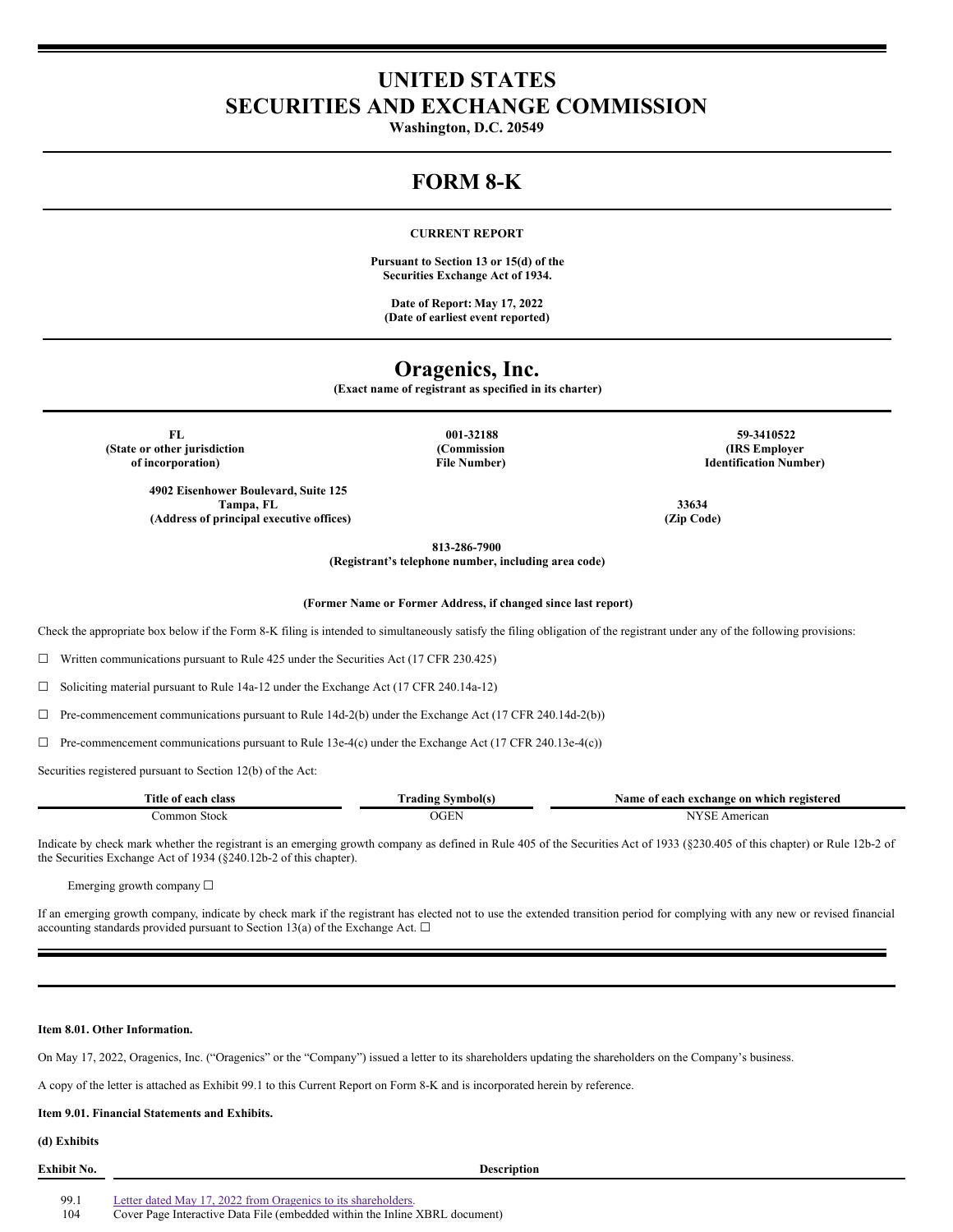# **SIGNATURES**

In accordance with the requirements of the Exchange Act, the registrant caused this report to be signed on its behalf by the undersigned, thereunto duly authorized on this  $17<sup>th</sup>$  day of May, 2022.

> **ORAGENICS, INC. (Registrant)**

BY: */s/ Michael Sullivan*

Michael Sullivan Chief Financial Officer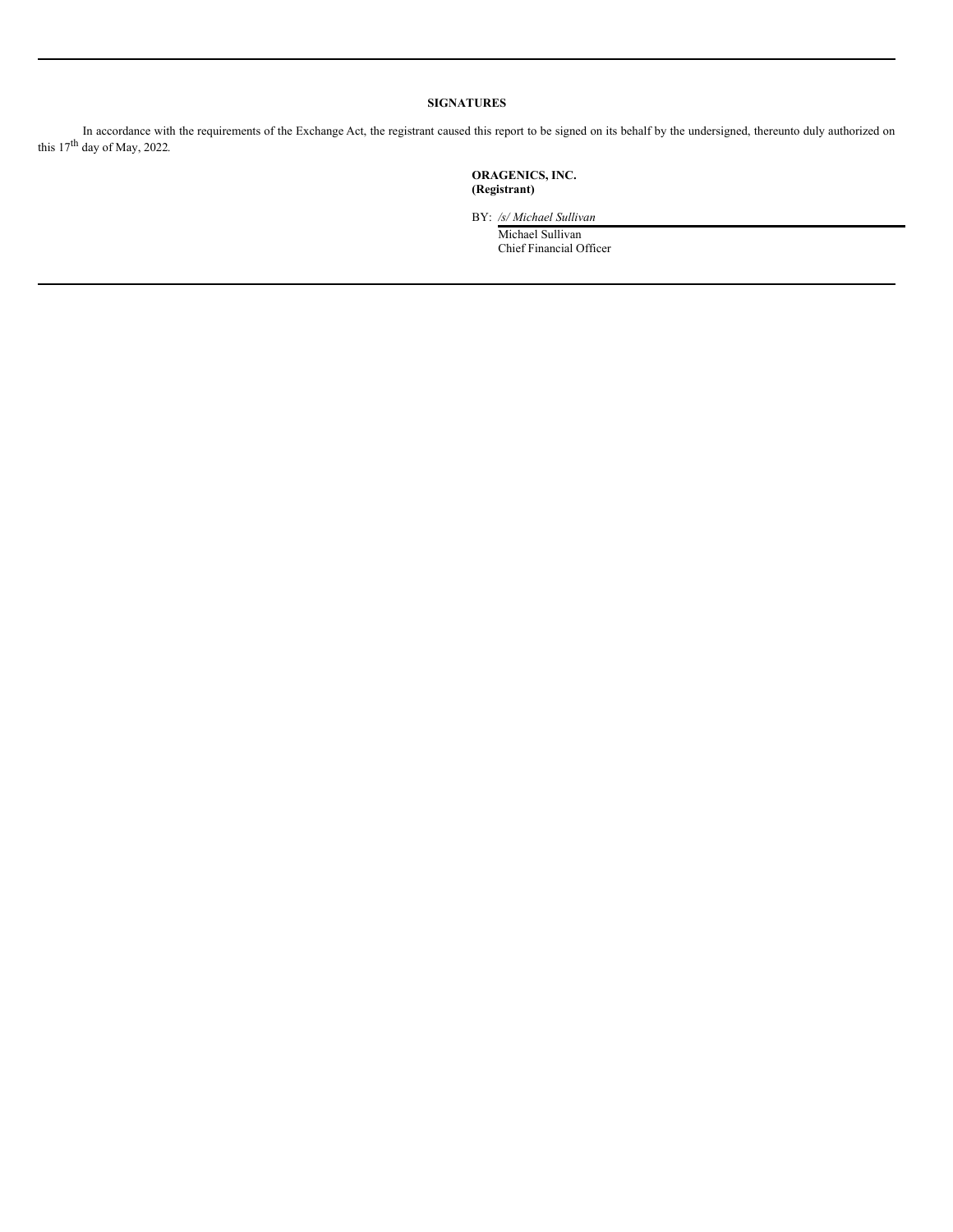

MAY 17, 2022

#### **Oragenics Issues Letter to Shareholders**

TAMPA, Fla. (May 17, 2022) – Oragenics, Inc. (NYSE American: OGEN) ("Oragenics" or the "Company") today issued the following letter to shareholders from its Executive Chairman, Frederick W. Telling, Ph.D.:

To My Fellow Shareholders,

I am pleased to share with you an update on Oragenics' vaccine development strategy, as well as to discuss how our intranasal SARS-CoV-2 vaccine candidate holds potential to play an important role in addressing the pandemic and endemic phases of COVID-19 and how it shapes our long-term corporate goals. I thank you for your continued support of Oragenics and our vision, and am delighted to report on our recent progress.

In previous letters I affirmed the strategic direction Oragenics is taking and discussed our commitment to the speedy yet prudent execution of our development work. I also explained how securing additional complementary partner agreements fundamentally differentiate our program by providing the technology to improve the strength, versatility and manufacturing efficiency of our intranasal COVID-19 vaccine candidate, NT-CoV2-1. Through this letter I aim to provide clarity on the opportunity, rationale and pathway toward human clinical testing.

We believe that given the scope of the pandemic along with additional vaccines projected to become available, there will be considerable demand for our highly differentiated NT-CoV2-1 vaccine once development is successfully completed. We intend to combine the research, intellectual property protection and biological materials covered by our NIAID license with our existing clinical research and manufacturing capabilities to respond to this ongoing, global public health crisis. With our research collaborations and recent extensions that enable us to pursue future variants, we believe our NT-CoV2-1 vaccine holds the promise of playing an important role in addressing this crisis.

#### **NT-CoV2-1, a Novel Approach to Vaccine Development**

Oragenics' NT-CoV2-1 program leverages coronavirus spike protein research licensed from the National Institutes of Health (NIH) and a Chinese Hamster Ovary (CHO) cell line expression system licensed from the National Research Council of Canada (NRC). We believe it provides an agile production platform that supports faster development of spike protein antigens, or immune system response stimulants, to address new SARS-CoV-2 variants as they emerge. Importantly, our recently extended platform could allow for the production of cell lines within six to eight weeks of spike gene sequence availability, compared with six to nine months for traditional production of such cell lines, thereby expediting evaluation of future intranasal vaccine candidates in preclinical and clinical studies. The spike protein is formulated with a proteosome-based mucosal adjuvant (BDX301) to enable intranasal immunization.

### **Market Positioning**

The overall disease burden from COVID-19 has continued to increase in the U.S. despite 91% of those age 65 or older being fully vaccinated and 71% of those age 5 or older. Current vaccines have reduced the rates of hospitalization and death due to COVID-19 in vaccinated individuals, but the transmission levels even in vaccinated individuals has allowed SARS-CoV-2 variants to continue to circulate. We believe an intranasally-administered vaccine against COVID-19 has the potential to reduce transmission more effectively than those delivered intramuscularly because the intranasal route is expected to induce mucosal immunity in the nose and throat, which are the early entry points for the SARS-CoV-2 virus.

Our primary focus remains on developing our intranasal administered vaccine, NT-CoV2-1, as a single-dose booster since the market opportunity for COVID-19 vaccines will likely evolve as more of the global population receives their primary vaccine doses this year and next.

Among other factors, the market for booster doses will be driven by the need for updated vaccines to provide protection against future virus variants, as well as vaccines for unvaccinated infants and children. Oragenics is positioning NT-CoV2-1 to compete in this later phase of the COVID-19 pandemic.

#### **Preclinical Development Overview & Next Steps**

We began preclinical studies in June 2021 through our collaboration and material transfer agreement with the NRC. We initiated an immunogenicity study in mice to evaluate several adjuvant candidates. Last August, we announced the successful completion of these mouse immunogenicity studies, which support further development using either the intramuscular or the intranasal route of administration. We initiated a hamster challenge study in September 2021 to assess inhibition of viral replication using adjuvants specific for intramuscular and intranasal administration.

In December of 2021, we announced that the vaccines delivered by intranasal and intramuscular routes in hamsters, both generated robust immune responses and reduced SARS-CoV-2 viral loads to undetectable levels in the nasal passages and lungs five days following a viral challenge. By contrast, hamsters in the control groups that had received saline or adjuvants alone had no detectable immune response along with substantial viral loads.

### **GLP Toxicology Study**

In March of 2022, following a positive assessment of a rabbit-based pilot study, we initiated a Good Laboratory Practice (GLP) toxicology study to evaluate the safety profile and immunogenicity of NT-CoV2-1 in rabbits. This important preclinical study is designed to provide data required to advance our intranasal vaccine candidate into human clinical studies. Although the study remains underway, based on our previous preclinical results we are encouraged that this study may further support our intranasal development path.

#### **Regulatory Strategy**

The completion of the rabbit toxicology study is the final element of our preclinical development work, prior to initiating a Phase 1 clinical study in North America with NT-CoV2-1, the protocol for which is currently under development.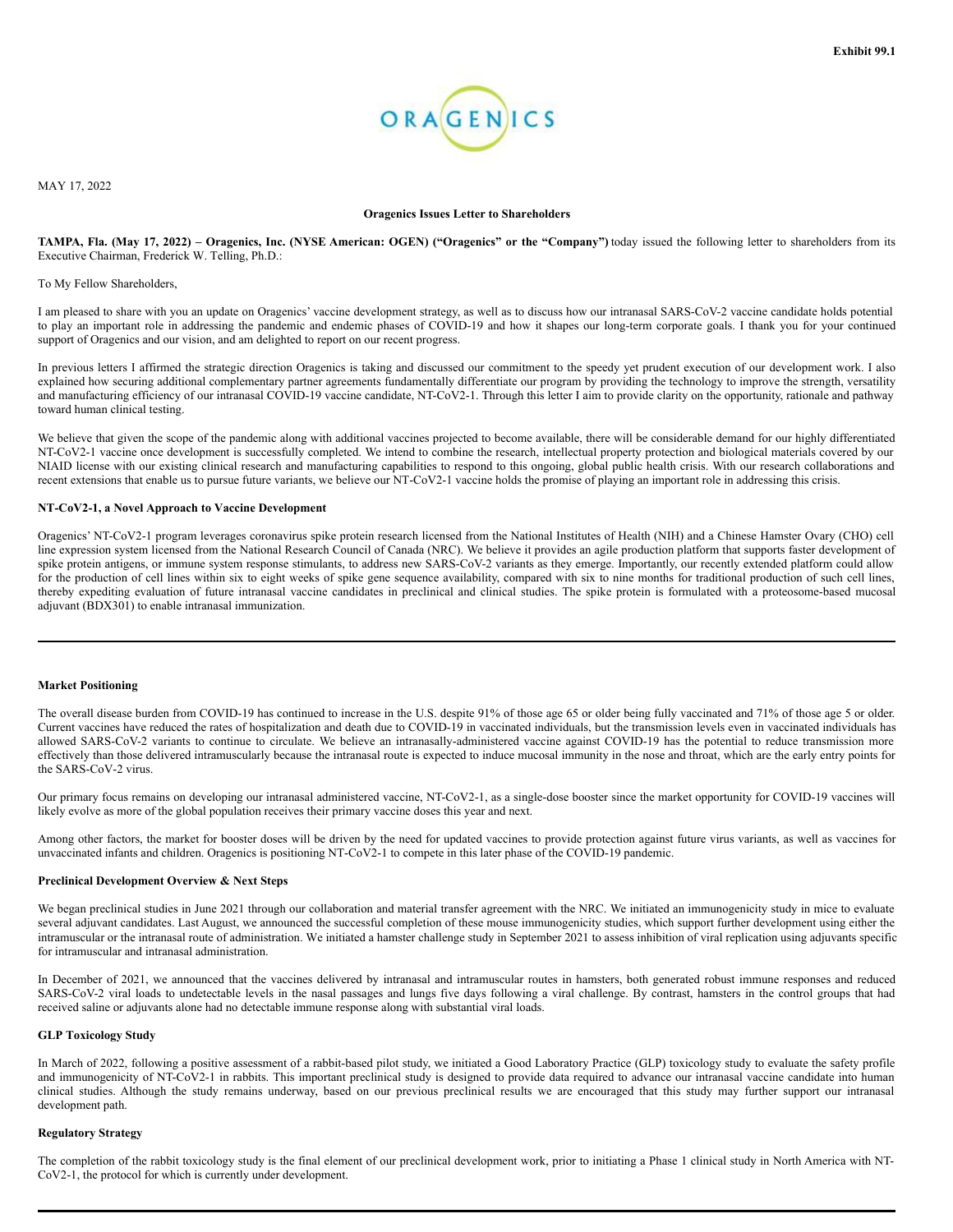<span id="page-3-0"></span>In parallel with our pursuit of an IND for a US-based Phase 1 study, Oragenics is exploring regulatory approval for an equivalent safety and immunogenicity study with Health Canada through the submission of a Clinical Trial Application (CTA). Given Health Canada's experience with related adjuvants to that used in NT-CoV2-1 and the growing urgency for nasal vaccine solutions, we believe this alternate regulatory path remains a viable route for maintaining our development timelines.

#### **Benefits of Intranasal Vaccine Delivery**

As discussed, we remain focused on our intranasal candidate, NT-CoV2-1, as we see its innate benefits as key points of differentiation in combatting the COVID-19 pandemic and increasing access to vaccines globally. Our vaccine candidate has many potential competitive features and benefits, including:

- Targeting Mucosal Immunity Conventional injectable vaccines are poor inducers of mucosal immunity, whereas intranasal immunization can induce strong mucosal immunity by enhancing the immune response at the entry sites of mucosal pathogens. When the SARS-CoV-2 virus enters the nasal cavity, the respiratory epithelial layer is the first barrier against viral infection. The intranasal route of vaccination provides two additional layers of protection over intramuscular shots because (i) it produces immunoglobulin A and resident memory B and T cells in the respiratory mucosa that are an effective barrier to infection at those sites, and (ii) cross-reactive resident memory B and T cells can respond earlier than other immune cells should a viral variant start an infection.
- Needle-Free Administration As an obvious benefit, intranasal administration means needle-free delivery, resulting in meaningful differentiation for children and needle-phobic populations, improved compliance and the potential for self-administration.
- Storage & Transport The currently available mRNA-based vaccines have been delivered globally via stringent storage and transport requirements that strain distribution logistics under the best of circumstances. A key benefit of our NT-CoV2-1 candidate is a significantly reduced handling burden, allowing transport at a more manageable refrigeration temperature (5°C) that improves access globally including remote and under-vaccinated geographies.
- **Durability** Broad initial success with mRNA vaccines has significantly diminished COVID-19's impact and death, but the trade-off has been fleeting efficacy. By benefitting from the immunological properties of the hybrid NIH/NRC construct, NT-CoV2-1 is potentially much more durable and long-lasting than currently available mRNA-based therapies.

#### **Our Balance Sheet**

We expect to use current cash resources to advance the development of NT-CoV2-1 through IND-enabling studies, including immunogenicity, viral challenge studies, toxicology studies and the Phase 1 trial. Subsequent clinical development will be contingent upon the receipt of additional funding, including non-dilutive government grant funding we continue to pursue, or securing a partnering or licensing transaction.

#### **2020 Annual Meeting**

As a final topic, I would like to thank the shareholders who voted at our reconvened 2020 Annual Meeting, which was ultimately successfully held in February 2022. We are pleased that a majority of shareholders signaled support for amendments including (i) an increase of 50,000,000 authorized shares of common stock going from 200,000,000 to 250,000,000 shares, and (ii) a reduced quorum requirement from a majority of shares entitled to vote to one-third of shares entitled to vote in order to constitute a meeting of shareholders. The latter amendment significantly reduces the likelihood of having to reconvene an annual meeting simply because a quorum could not be met, as we experienced this past year.

#### **Looking Ahead**

In closing, I am very excited about the future of Oragenics to become a leader in intranasal vaccine technology and am optimistic about our candidate's market positioning. On behalf of the Oragenics Board of Directors, I thank you for your continued support and look forward to keeping you apprised of our ongoing progress.

Sincerely,<br>Frederik er Felling

Frederick W. Telling Executive Chairman

May 18, 2022

### **About Oragenics, Inc.**

Oragenics, Inc. is a development-stage company dedicated to fighting infectious diseases including coronaviruses and multidrug-resistant organisms. Its lead product is NT-CoV2-1, an intranasal vaccine candidate to prevent COVID-19 and variants of the SARS-CoV-2 virus. The NT-CoV2-1 program leverages coronavirus spike protein research licensed from the NIH and the NRC with a focus on reducing viral transmission and offering a more patient-friendly intranasal administration. Its lantibiotics program features a novel class of antibiotics against bacteria that have developed resistance to commercial antibiotics. For more information about Oragenics, please visit www.oragenics.com.

#### **Forward-Looking Statements**

This communication contains "forward-looking statements" within the meaning of the safe harbor provisions of the U.S. Private Securities Litigation Reform Act of 1995. These forward-looking statements are based on management's beliefs and assumptions and information currently available. The words "believe," "expect," "anticipate," "intend," "estimate," "project" and similar expressions that do not relate solely to historical matters identify forward-looking statements. Investors should be cautious in relying on forward-looking statements because they are subject to a variety of risks, uncertainties, and other factors that could cause actual results to differ materially from those expressed in any such forward-looking statements. These factors include, but are not limited to, the following: the Company's ability to advance the development of its vaccine candidate and lantibiotics candidate under the timelines and in accord with the milestones it projects; the Company's ability to obtain funding, non-dilutive or otherwise, for the development of the vaccine and lantibiotic product candidates, whether through its own cash on hand, or another alternative source; the regulatory application process, research and development stages, and future clinical data and analysis relating to vaccines and lantibiotics, including any meetings, decisions by regulatory authorities, such as the FDA and investigational review boards, whether favorable or unfavorable; the potential application of our vaccine candidate to variants and other coronaviruses; the Company's ability to obtain, maintain and enforce necessary patent and other intellectual property protection; the nature of competition and development relating to COVID-19 immunization and therapeutic treatments and demand for vaccines and antibiotics; the Company's expectations as to administration, manufacturing, storage and distribution;